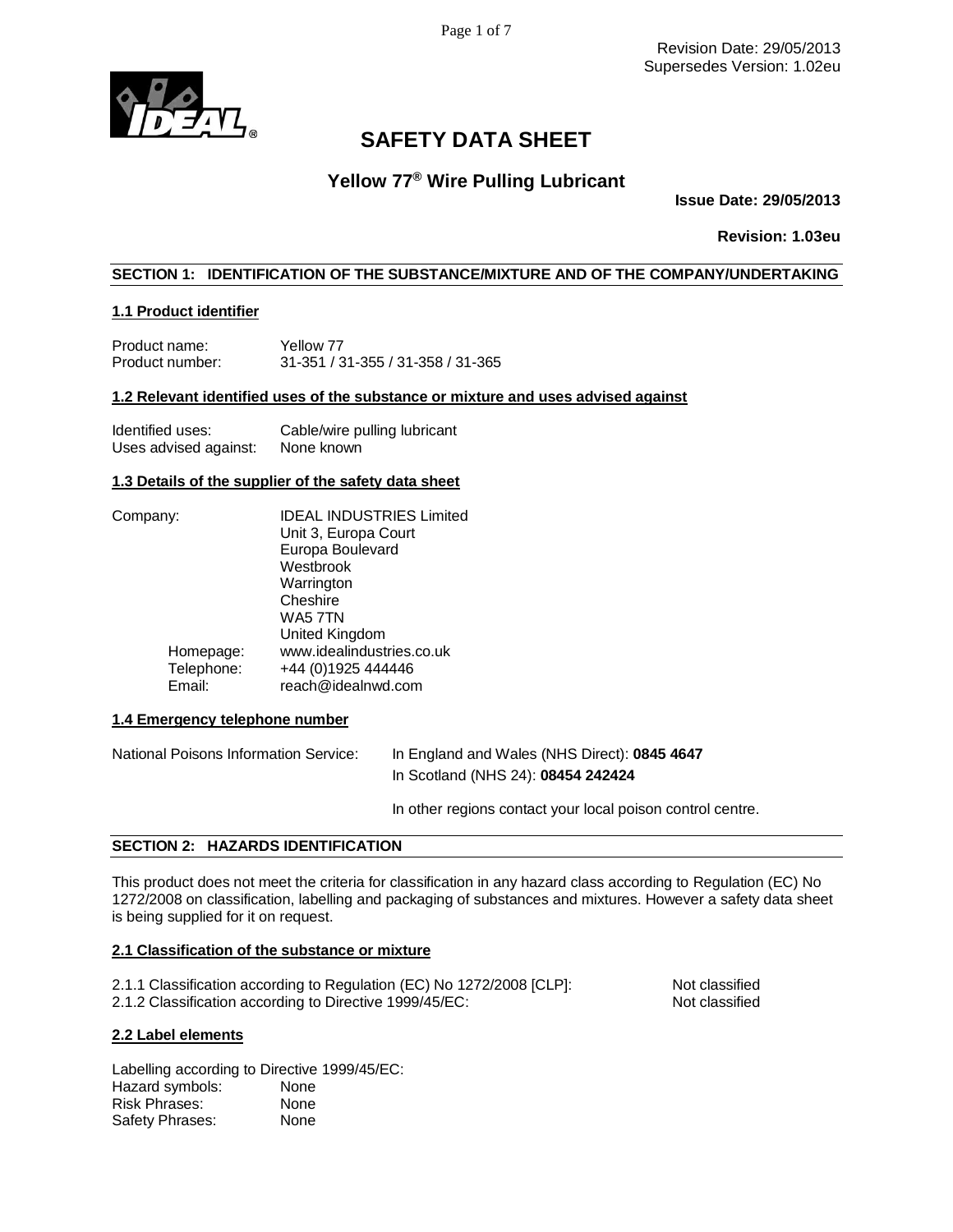# **Yellow 77® Wire Pulling Lubricant**

### **2.3 Other hazards**

This product is electrically conductive. When applied to electrical cables sufficient drying time must be allowed before energising the circuit. Wet product must not be allowed to contact live electrical equipment.

Upon prolonged contact, may cause temporary eye discomfort.

#### **SECTION 3: COMPOSITION / INFORMATION ON INGREDIENTS**

### **3.2 Mixtures**

| CAS#          | EC#                      | %W     | <b>Chemical Name</b>            | <b>Risk Phrases</b>               |
|---------------|--------------------------|--------|---------------------------------|-----------------------------------|
| 7732-18-5     | 231-791-2                | $90$   | Water                           | None                              |
| 8009-03-8     | 232-373-2                | $<$ 11 | Petrolatum                      | $T: R45$ **                       |
| 9005-08-7     | <b>EU Polymer Exempt</b> | <4     | Polyethylene Glycol Ester       | None                              |
| 61791-44-4    | 263-177-5                | $<$ 1  | <b>Ethoxylated Tallow Amine</b> | Xn; R22, C; R34/R43, N; R50       |
| 8042-47-5     | 232-455-8                | ا>     | Acrylamide Sodium Acrylate      | Not Classified                    |
| 24838-91-8    | N/A                      |        | Copolymer with Trideceth-6      |                                   |
| $91 - 64 - 5$ | 202-086-7                | < 0.1  | Coumarin Aromatic/              |                                   |
| 8007-00-9     | 232-352-8                |        | Balsam Peru Aromatic            | Not Classified                    |
|               |                          |        | (Perfume)                       |                                   |
| $52 - 51 - 7$ | 200-143-0                | < 0.1  | Bronopol (Antimicrobial Agent)  | Xn; R21/22, Xi; R37/38-41, N; R50 |
| 1934-21-0     | 217-699-5                | < 0.1  | Acid Yellow 23                  | Not Classified                    |
|               |                          |        | (Colouring Agent)               |                                   |

*\*\* This component has been tested by Supplier. According to Supplier, the component complies with the criteria of Note N in Annex I of 67/548/EEC, and is exempt from a classification of T; R45.*

Substances of Very High Concern (SVHC) are not contained in this product or are below 0.1%. For an explanation of the listed risk phrase refer to section 16.

### **SECTION 4: FIRST AID MEASURES**

### **4.1 Description of first aid measures**

| Inhalation:   | Move the exposed person to fresh air. If breathing is difficult, properly trained<br>personnel may assist the affected person by administering oxygen.                                                                                  |
|---------------|-----------------------------------------------------------------------------------------------------------------------------------------------------------------------------------------------------------------------------------------|
| Skin contact: | Immediately remove excess lubricant and contaminated clothing; thoroughly wash<br>contaminated skin with mild soap and water. If irritation persists after washing seek<br>medical attention. Clean contaminated clothing before reuse. |
| Eye contact:  | Thoroughly flush eyes with large amounts of clean low-pressure water for at least 15<br>minutes, occasionally lifting upper and lower eye lids. If irritation persists, seek<br>medical attention.                                      |
| Ingestion:    | Induce vomiting. Consult a physician or poison information service immediately.                                                                                                                                                         |

### **4.2 Most important symptoms and effects, both acute and delayed**

Irritant effects to skin and eyes.

### **4.3 Indication of any immediate medical attention and special treatment needed**

Treat symptomatically.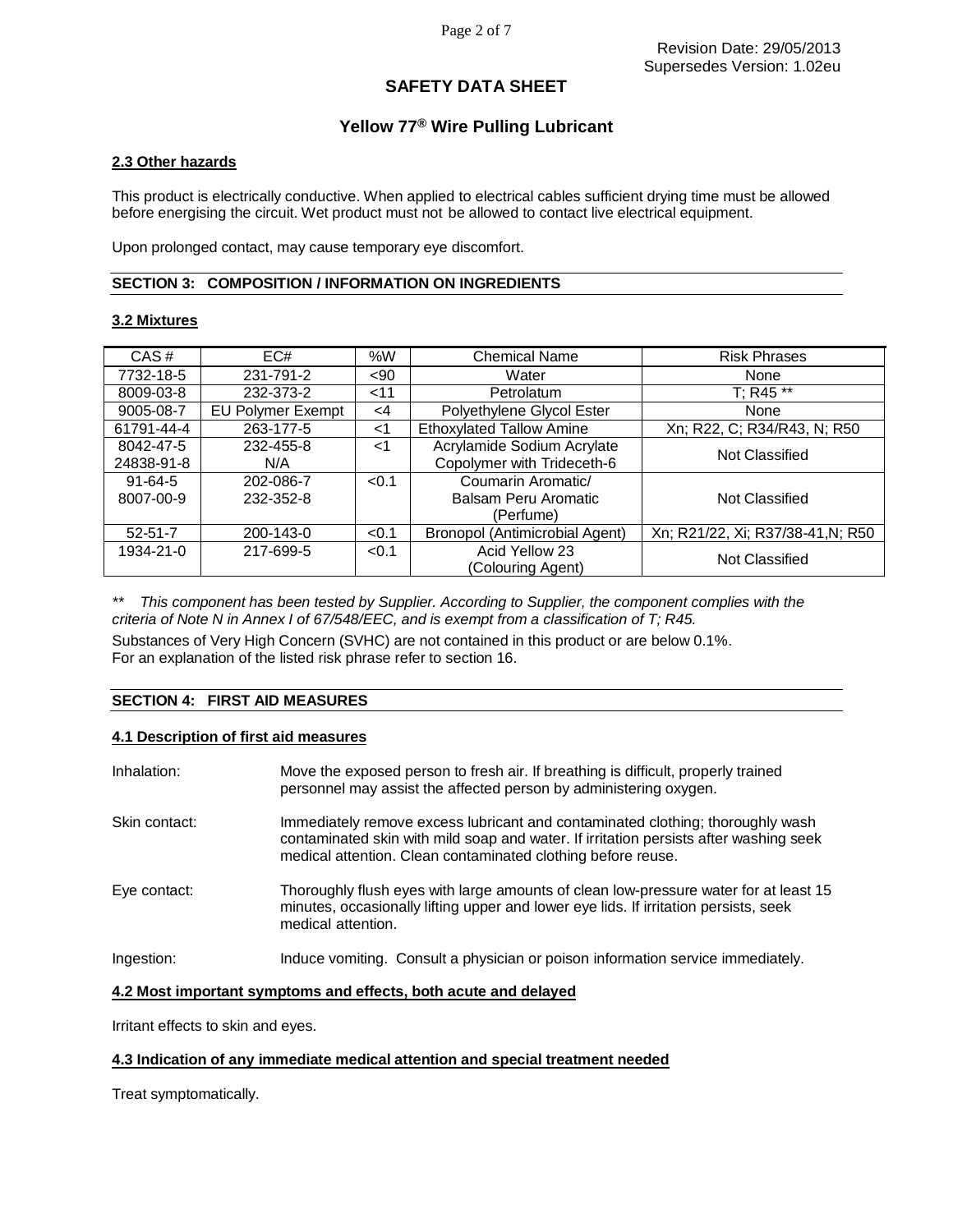# **Yellow 77® Wire Pulling Lubricant**

# **SECTION 5: FIRE FIGHTING MEASURES**

## **5.1 Extinguishing media**

| Suitable extinguishing media:                             | Use dry powder, carbon dioxide, foam or water-based fire<br>extinguishers – whichever is most suitable for surrounding media |  |
|-----------------------------------------------------------|------------------------------------------------------------------------------------------------------------------------------|--|
| 5.2 Special hazards arising from the substance or mixture |                                                                                                                              |  |
| Hazardous combustion products:                            | Unknown risk of formation of toxic pyrolysis products.                                                                       |  |
| 5.3 Advice for fire-fighters                              |                                                                                                                              |  |
| Special fire fighting procedures:                         | Use self-contained respiratory protection. Keep fire exposed<br>containers cool with water.                                  |  |
| <b>SECTION 6: ACCIDENTAL RELEASE MEASURES</b>             |                                                                                                                              |  |

# **6.1 Personal precautions, protective equipment and emergency procedures**

High slippage risk from leaked or spilled product. Wear safety glasses or goggles to help avoid contact with eyes.

### **6.2 Environmental precautions**

Do not discharge into drains/surface waters/groundwater.

### **6.3 Methods and material for containment and cleaning up**

Wipe up with absorbent material, shovel or vacuum spilled product. Dispose of waste in accordance with local regulations.

#### **6.4 Reference to other sections**

See sections 8 & 13.

# **SECTION 7: HANDLING AND STORAGE**

### **7.1 Precautions for safe handling**

Avoid contact with eyes and skin.

Ensure adequate ventilation of the working area. Mechanical ventilation recommended in closed areas. This product is electrically conductive when applied. Allow sufficient drying time before energising the circuit. Do not allow wet product to come in contact with live electrical equipment.

#### **7.2 Conditions for safe storage, including any incompatibilities**

Store at temperatures between 4° C - 49° C. Avoid freezing. Keep containers tightly closed and away from infants and pets. Shelf life: 5+ years.

### **7.3 Specific end use(s)**

See product use, section 1.2.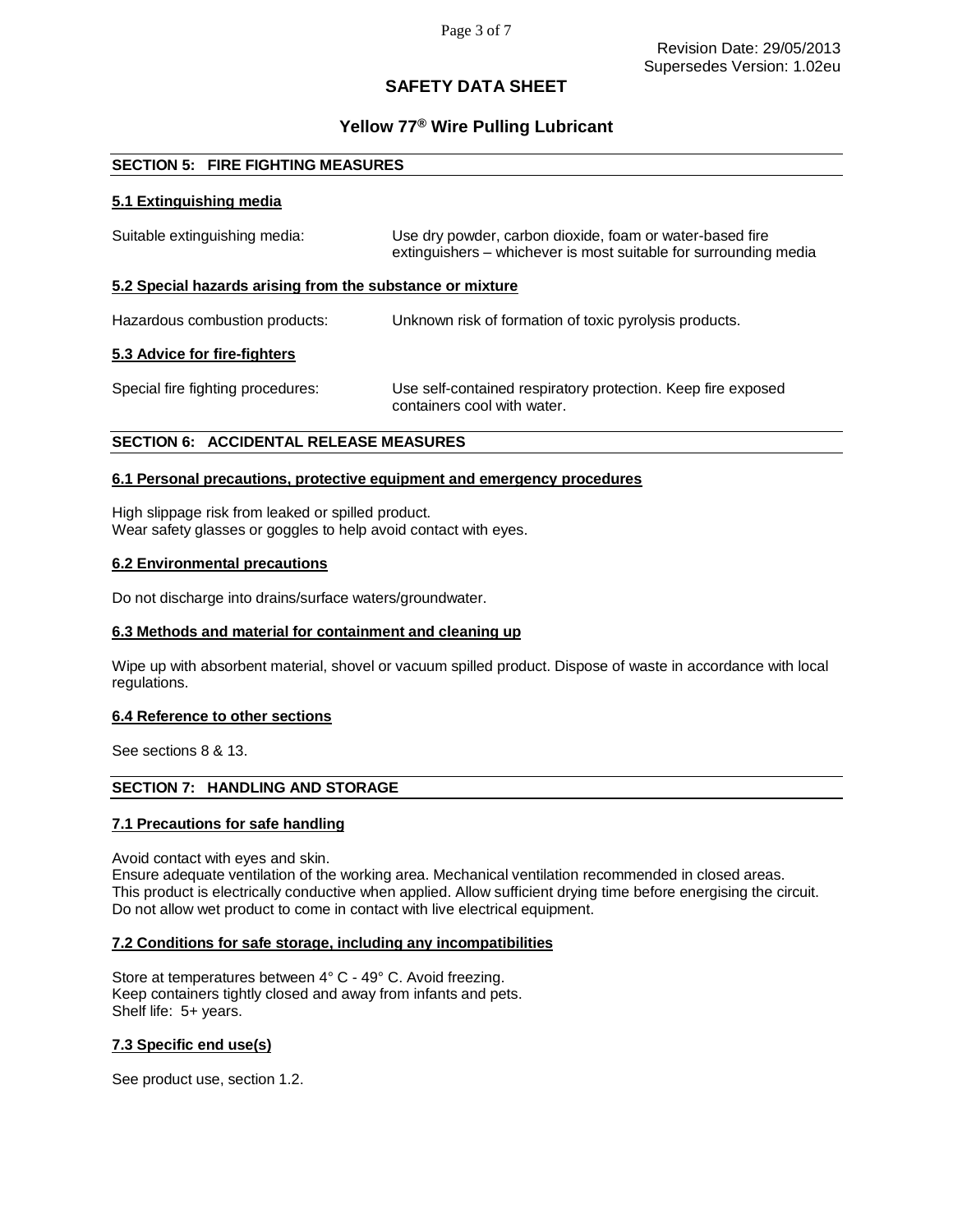# **Yellow 77® Wire Pulling Lubricant**

# **SECTION 8: EXPOSURE CONTROLS / PERSONAL PROTECTION**

# **8.1 Control parameters**

| Ingredient comments:    | Not applicable – no exposure limits noted.                                                      |
|-------------------------|-------------------------------------------------------------------------------------------------|
| 8.2 Exposure controls   |                                                                                                 |
| Eye & face protection:  | Approved safety glasses or splash goggles. Eye bath or fountain in work<br>area is recommended. |
| Skin protection:        | None normally needed                                                                            |
| Hand protection:        | Neoprene gloves if required.                                                                    |
| Other skin protection:  | Wash hands before breaks and after work.                                                        |
| Respiratory protection: | None normally required. Ensure adequate ventilation of work area.                               |
| Thermal hazards:        | No information available.                                                                       |

# **SECTION 9: PHYSICAL AND CHEMICAL PROPERTIES**

# **9.1 Information on basic physical and chemical properties**

| Description:             | <b>Water-Wax Emulsion</b> |
|--------------------------|---------------------------|
| Colour:                  | Yellow                    |
| Boiling Point:           | 100° C (212° F.)          |
| Water Solubility:        | 100%                      |
| pH:                      | $7.0 - 8.5$               |
| Vapour Density:          | N/A                       |
| Vapour Pressure:         | N/A                       |
| <b>Evaporation Rate:</b> | N/A                       |
| % Volatile:              | $<90\%$                   |
| % Non-Volatile:          | $>10\%$                   |
| % Water Content:         | $90%$                     |
| Specific Gravity:        | 0.98                      |
| Voc:                     | $2.7$ ams. $/$ ltr.       |

# **9.2 Other information**

None.

# **SECTION 10: STABILITY AND REACTIVITY**

# **10.1 Reactivity**

No dangerous reactions known if used as directed.

## **10.2 Chemical stability**

Stable under normal temperature conditions

# **10.3 Possibility of dangerous reactions**

Avoid strong oxidising agents.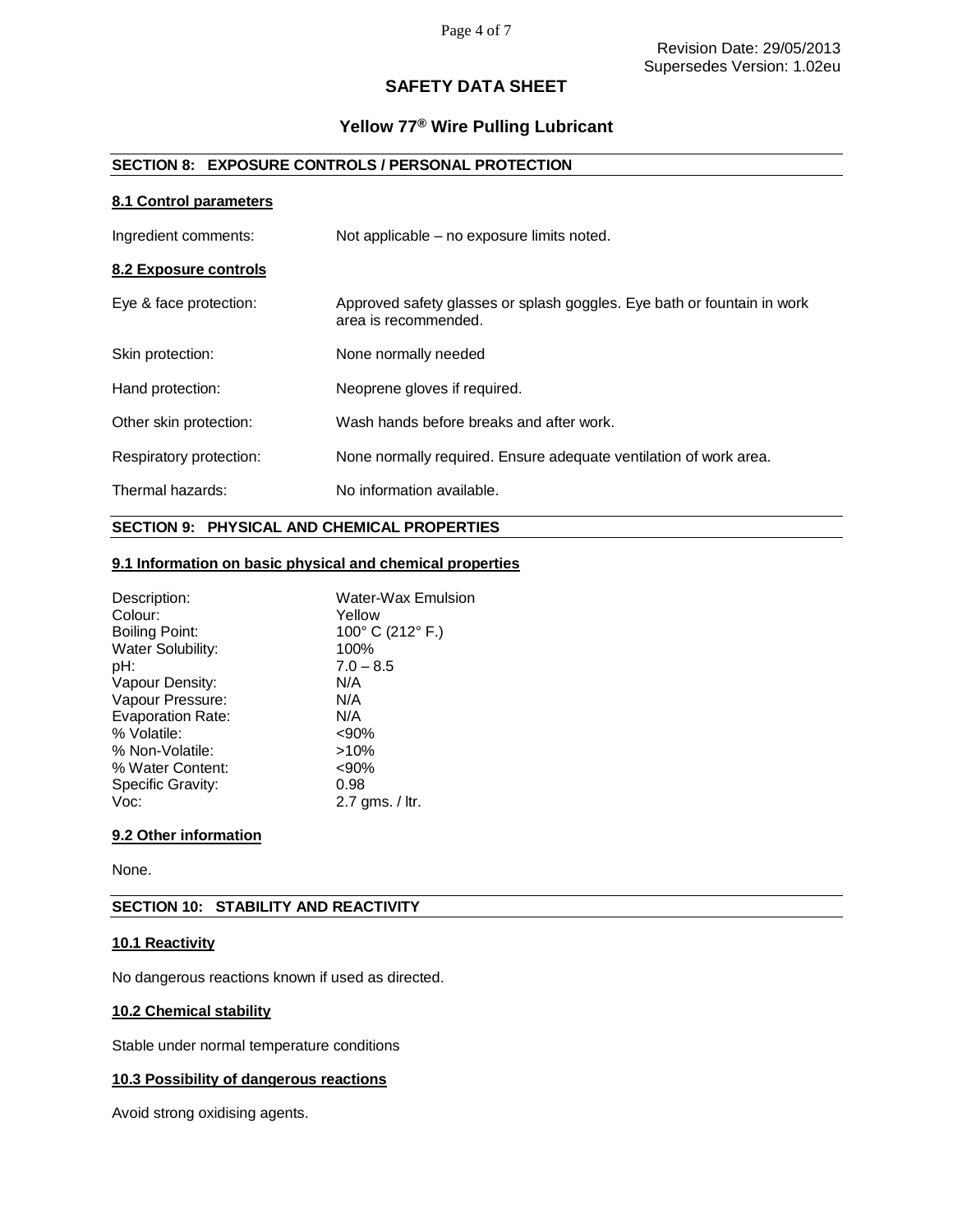# **Yellow 77® Wire Pulling Lubricant**

## **10.4 Conditions to avoid**

Strong heating.

## **10.5 Incompatible materials**

Strong oxidising agents.

## **10.6 Hazardous decomposition products**

Excessive heat & burning may release oxides of carbon and nitrogen.

# **SECTION 11: TOXICOLOGICAL INFORMATION**

### **11.1 Information on toxicological effects**

| Acute toxicity:                           | No specific health warnings noted.                                                                                                                                                    |  |
|-------------------------------------------|---------------------------------------------------------------------------------------------------------------------------------------------------------------------------------------|--|
| Skin corrosion/irritation:                | No specific health warnings noted.                                                                                                                                                    |  |
| Serious eye damage/irritation:            | May cause temporary eye irritation.                                                                                                                                                   |  |
| Respiratory or skin sensitisation:        | No specific health warnings noted.                                                                                                                                                    |  |
| Germ cell mutagenicity:                   | Not determined.                                                                                                                                                                       |  |
| Carcinogenicity:                          | Not determined.                                                                                                                                                                       |  |
| Reproductive toxicity:                    | Not determined.                                                                                                                                                                       |  |
| STOT-single exposure:                     | Not determined.                                                                                                                                                                       |  |
| STOT-repeated exposure:                   | Not determined.                                                                                                                                                                       |  |
| Aspiration hazard:                        | If product is used in extreme heat (>49°C), prolonged and<br>repeated exposure could pose a risk of pulmonary disease.<br>Exposure below mist TLV (5mg/m) appears to be without risk. |  |
| General remarks:                          | Toxicological data on complete product is not available.                                                                                                                              |  |
| <b>SECTION 12: ECOLOGICAL INFORMATION</b> |                                                                                                                                                                                       |  |

## **12.1 Toxicity**

| General:                                                                                                                  | The full ecotoxicological profile of this product has not been<br>evaluated. Do not contaminate the environment.                                                                                        |
|---------------------------------------------------------------------------------------------------------------------------|---------------------------------------------------------------------------------------------------------------------------------------------------------------------------------------------------------|
| <b>Bronopol:</b><br>$(CAS #: 52-51-7)$                                                                                    | LC <sub>50</sub> 96h, Rainbow Trout 41.2 mg/l<br>EC <sub>50</sub> 48h, Daphnia 1.4 mg/l<br>LC <sub>50</sub> 96h, Bluegill Sunfish 35.7 mg/l<br>EC <sub>50</sub> 72h, Fresh water algae $0.4 - 2.8$ mg/l |
| <b>Ethanol, 2,2'-iminobis-, N-tallow alkyl derivs.:</b> LC <sub>50</sub> 96h, Zebrafish 0.28 mg/l<br>$(CAS#: 61791-44-4)$ |                                                                                                                                                                                                         |

The toxicity data pertaining to the product ingredients listed above was supplied by the manufacturers of these raw materials.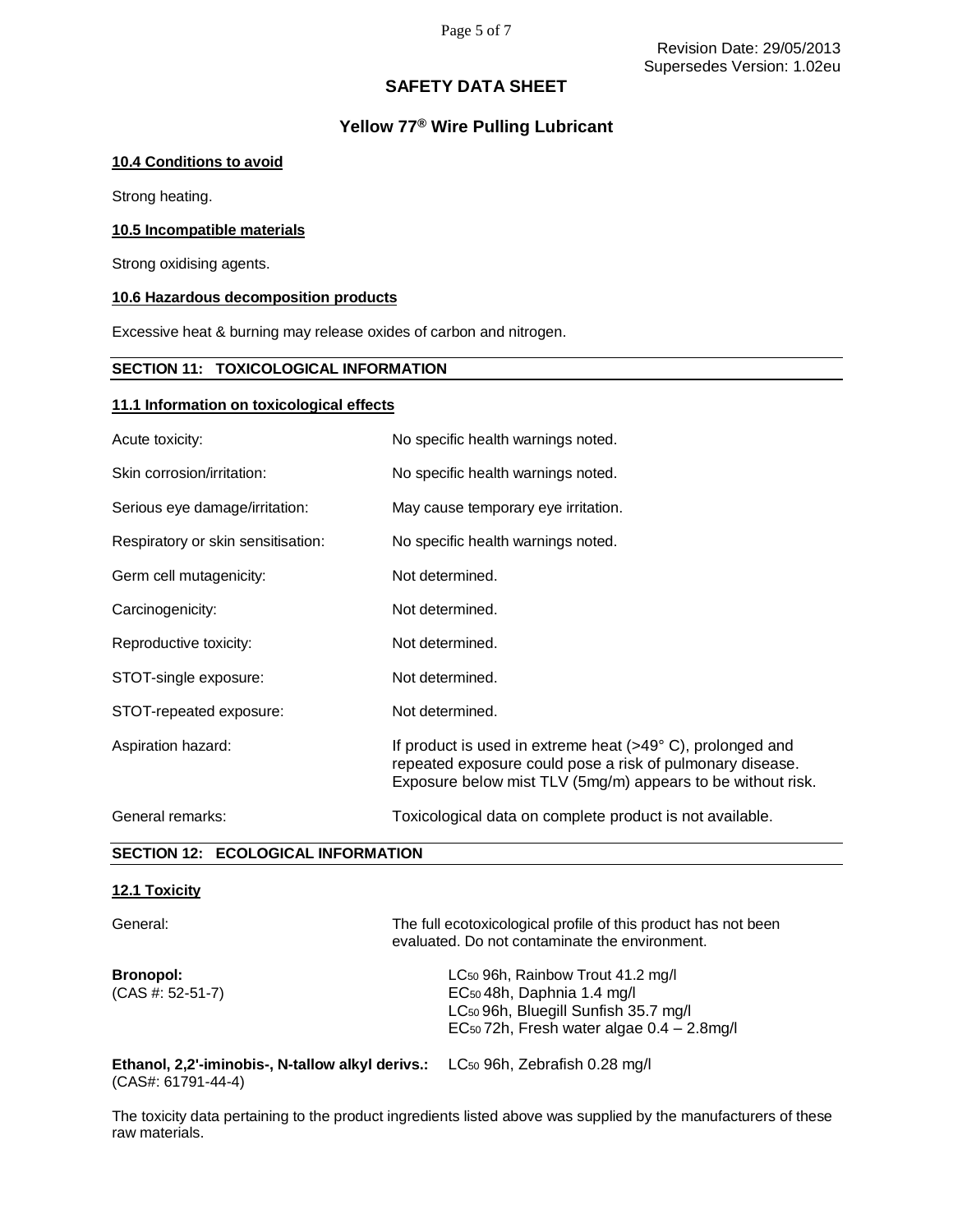# **Yellow 77® Wire Pulling Lubricant**

# **12.2 Persistence and degradability**

| Behaviour in environment compartments: | Not determined |
|----------------------------------------|----------------|
| Behaviour in sewage plant:             | Not determined |
| Biological degradability:              | Not determined |

## **12.3 Bioaccumulative potential**

No data available

### **12.4 Mobility in soil**

Soluble in water.

## **12.5 Results of PBT and vPvB assessment**

This product does not contain any PBT or vPvB substances.

### **12.6 Other adverse effects**

None known.

When supplied, used and disposed of as directed this product is not expected to present a danger to the environment.

## **SECTION 13: DISPOSAL CONSIDERATIONS**

### **13.1 Waste treatment methods**

| General:                | Comply with EU and local regulations for solid landfill.<br>For further advice about disposal in the UK, contact the local office of the<br>Environment Agency (England and Wales) or Scottish Environment<br>Protection Agency. Local rate from anywhere in the UK:<br>+44 (0) 870 850 6506 |
|-------------------------|----------------------------------------------------------------------------------------------------------------------------------------------------------------------------------------------------------------------------------------------------------------------------------------------|
| Status:                 | General solid waste, non-hazardous                                                                                                                                                                                                                                                           |
| Contaminated packaging: | Not recommended for recycling.                                                                                                                                                                                                                                                               |

# **SECTION 14: TRANSPORT INFORMATION**

#### **14.1 UN number**

Not classified

#### **14.2 UN proper shipping name**

| Air (IATA/ICAO):       | Not classified as "Dangerous Goods" |
|------------------------|-------------------------------------|
| Sea (IMDG/IMO):        | Not classified as "Dangerous Goods" |
| Road (ADR)/Rail (RID): | Not classified as "Dangerous Goods" |

### **14.3 Transport hazard class(es)**

Not applicable.

### **14.4 Packing group**

Not applicable.